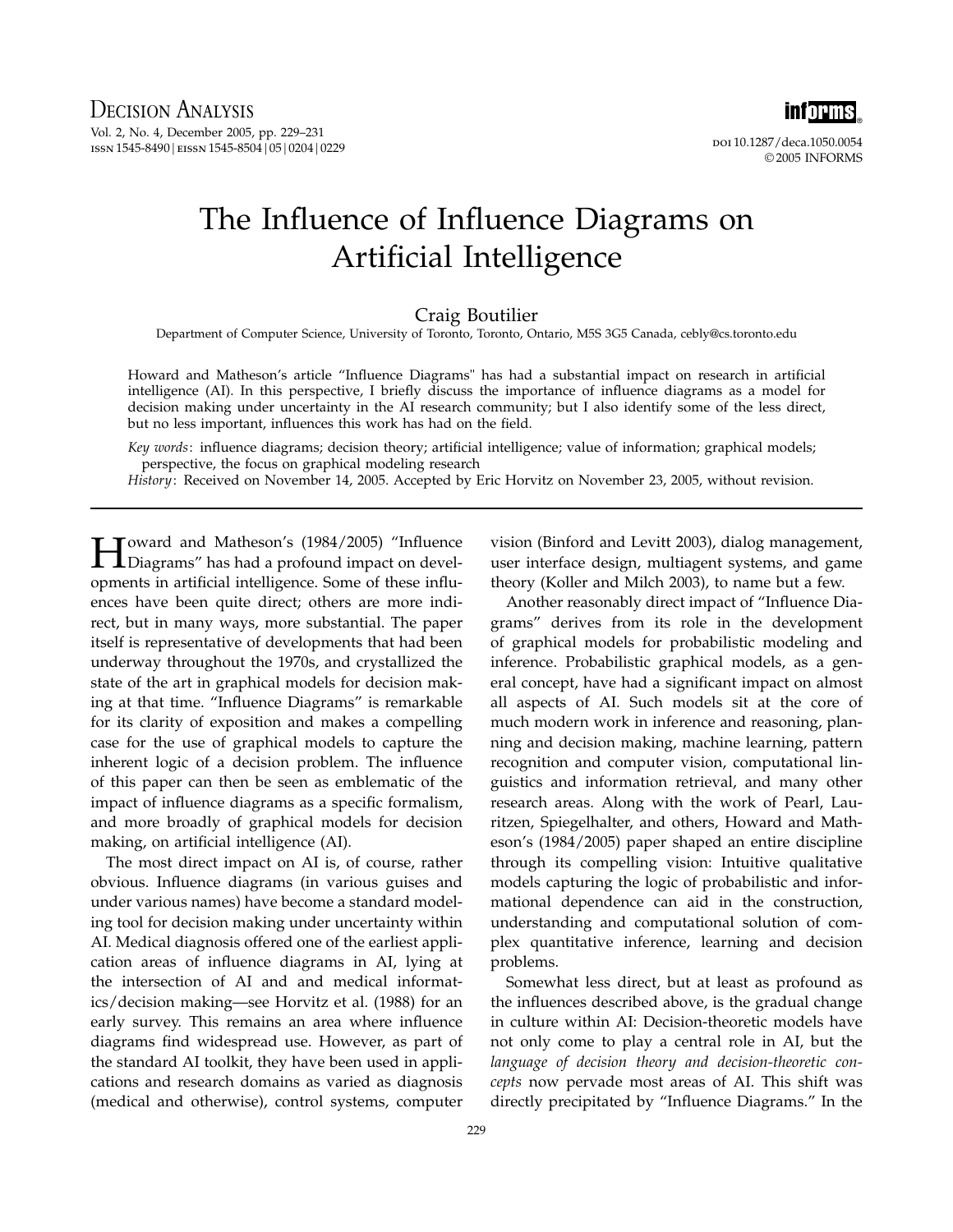1970s and early 1980s, probabilistic and especially decision-theoretic models were largely out of favor within AI (certainly within the dominant expertsystem paradigms of the day), due in part to "a perception that decision-theoretic approaches were hopelessly intractable and were inadequate for expressing the rich structure of human knowledge" Horvitz et al. (1988, p. 257). Even as (rule-based) expert systems fell out of favor, the logicist paradigm continued to dominate AI through the early 1990s. However, the introduction of graphical models to AI in the early 1980s, especially Bayesian networks and influence diagrams, precipitated a sea change.

"Influence Diagrams" demonstrated that the language of decision theory was not only rich enough to capture the intricacies of complex decision problems faced throughout AI; but with a suitable decomposition of a problem into the representational levels of relation, function, and number (to use Howard and Matheson's 1984/2005 terminology), decision theory provided the most natural means of specifying such decision problems. Developments in sophisticated inference methods for Bayesian networks and solution techniques for influence diagrams also demonstrated the computational power of exploiting the structure of independence at both the relational and functional levels. It is the naturalness of the graphical formalism (capturing both probabilistic and informational dependencies and independencies) and subsequent computational developments that ultimately led to the prevalence of decision-theoretic models.

How do decision-theoretic models manifest themselves in AI? In some cases, even when the influence diagram model is not used directly, its characteristics are evident. For example, since the mid-1990s, fully and partially observable Markov decision processes (MDPs) have become a central model for planning and decision making within AI. MDPs had been studied extensively in decision analysis, economics and operations research since the 1950s (Aström 1965, Bellman 1957, Howard 1960, Shapley 1953). Tatman and Shachter (1990) demonstrated how influence diagrams could be used to model finitehorizon MDPs directly; subsequent work on exploiting structured graphical models computationally has led to the widespread acceptance of MDPs as a tool for AI planning and related problems (see Boutilier

et al. 1999 for a survey of this area, and Guestrin et al. 2004 for a recent example). The considerable body of work on using graphical models to specify and solve MDPs traces its origins directly to Howard and Matheson's (1984/2005) article, which in turn has led to the widespread application of MDP models in a wide variety of AI applications and research areas.

The indirect impact is evident in every area of AI, where decision-theoretic modeling is now ingrained in the research enterprise. In areas ranging from computer vision and computational linguistics, to machine learning and planning, probabilistic models and cost or utility functions (often using graphical models) are ubiquitous. To take one example within machine learning, both active learning and reinforcement learning are areas in which not just decision theory, but the concept of value of information plays a vital role.<sup>1</sup> Yet another impact of "Influence Diagrams" is the fact that it is one of the earliest papers to expose the value of information concept to the AI community.

Like the three levels of specification articulated by Howard and Matheson (1984/2005), the article "Influence Diagrams" has had three "levels of influence" on work in AI: direct utilization of influence diagrams and their variants, the broader adoption of graphical models within AI, and the ubiquity of decisiontheoretic modeling and conceptualization throughout AI. All of these have shaped, and continue to shape, the discipline in dramatic ways.

## References

- Aström, K. J. 1965. Optimal control of Markov decision processes with incomplete state estimation. J. Math. Anal. Appl. 10 174–205.
- Bellman, Richard E. 1957. Dynamic Programming. Princeton University Press, Princeton, NJ.
- Binford, Thomas O., Tod S. Levitt. 2003. Evidential reasoning for object recognition. IEEE Trans. Pattern Anal. Machine Intelligence 25(7) 837–851.
- Boutilier, Craig, Thomas Dean, Steve Hanks. 1999. Decision theoretic planning: Structural assumptions and computational leverage. J. Artificial Intelligence Res. 11 1-94.

<sup>1</sup> The exploration-exploitation notion in reinforcement learning, for instance, while typically approached heuristically within AI, has been treated in a more principled, Bayesian fashion by explicit treatment in terms of value of information. While this principled approach is found in the early literature on the topic (e.g., Satia and Lave 1973), recent work in AI has exploited graphical structure in the approximation of exploration policies (e.g., Dearden 2000).